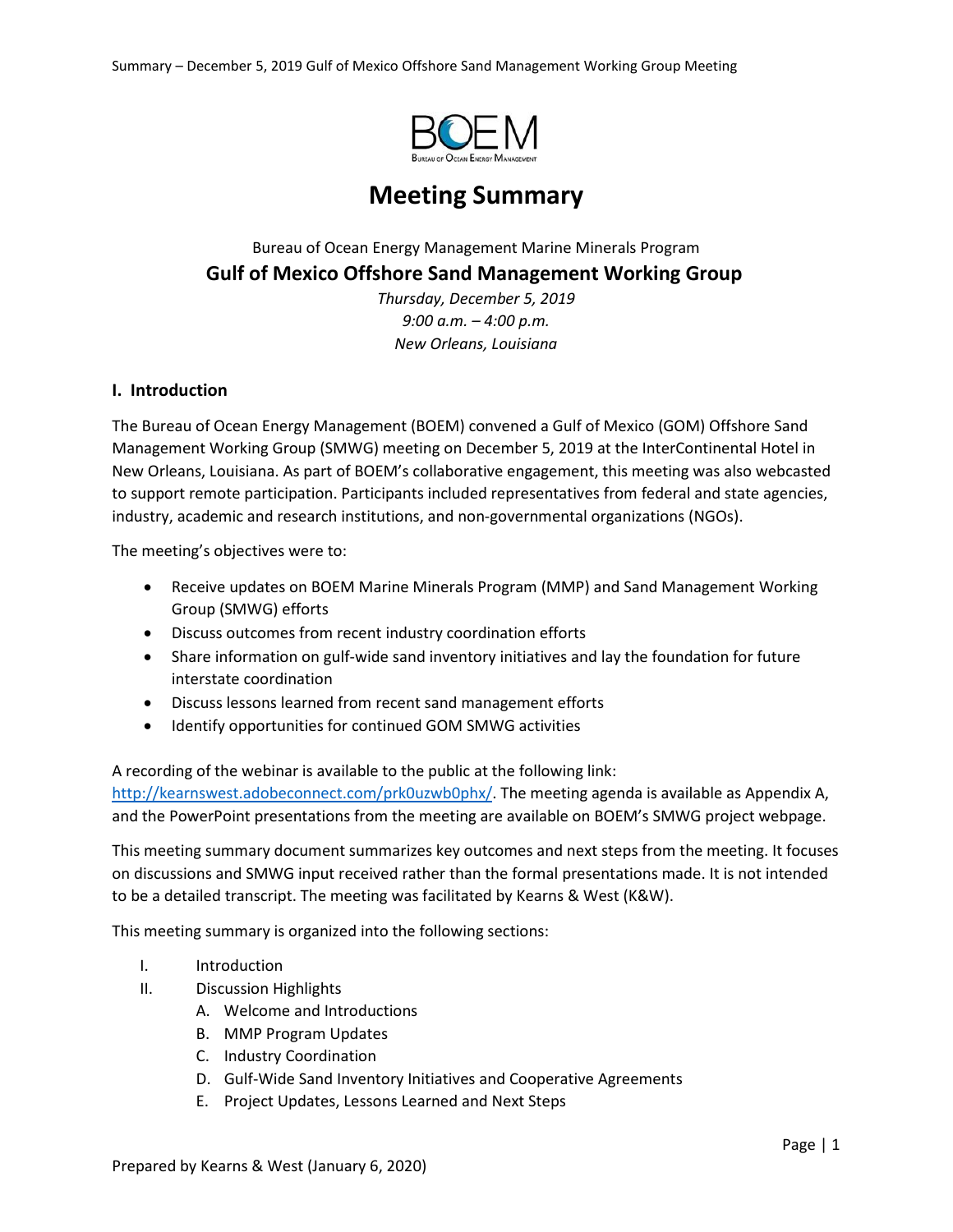## A. Welcome and Introductions

*1. Welcome and Introductions.* Tershara Matthews, Unit 2 Supervisor in the Environmental Assessment Section of BOEM's Gulf of Mexico Region, opened the meeting by welcoming participants, introducing BOEM staff and leadership in attendance, and by welcoming Eric Poncelet, a facilitator from Kearns & West. Mr. Poncelet reviewed the meeting objectives before previewing the agenda for the day. He presented ground rules for the meeting, underscoring that the sessions should be treated as a dialogue, with time and space reserved for question and answer periods. Approximately 96 participants attended the meeting, about 85 in person and 11 via webinar.

*2. MMP Program Update.* Barry Obiol, Deputy Regional Director of BOEM's Gulf of Mexico Region, explained that the Marine Minerals Program is actively involved in interagency and industry collaboration to advance coastal restoration efforts and mitigate stressors on coastal communities, such as wetland loss, sea-level rise, and tropical storms. He noted that over the next five-to-ten years, BOEM is aiming to grow its Marine Minerals Program to provide more coordinated research and data identification initiatives. Mr. Obiol shared project updates on Louisiana Coastal Protection and Restoration Authority (LACPRA), Coastal Texas Protection and Restoration Feasibility study, Sand Search Environmental Assessment (EA) approval process, pipeline removal efforts, Significant Sand Resource Areas (SSRAs), and continued collaboration with agency and industry partners.

### B. Industry Coordination

*1. Offshore Operators Committee Update.* Greg Southworth, Associate Director of the Offshore Operators Committee (OOC), offered an overview of recent OOC efforts. Mr. Southworth explained that the OOC is a Technical Trade Association that convenes industry, agencies, subject matter experts (SMEs), and academia to collaborate on industry issues within the Outer Continental Shelf (OCS). Representing more than 90% of U.S. production in the OCS, the OOC has 11 standing subcommittees, ranging from marine safety and security, GOM air quality, and environmental sciences to the newly created renewables subcommittee.

Mr. Southworth underscored the progress being made in relation to coastal restoration and the protection of industry infrastructure within the GOM. He noted that there have been important advances in planning ahead for pipeline decommissioning, closing data gaps, identifying high priority areas for sediment resources, as well as recognizing technical issues within the industry.

*2. Crimson Midstream Pipeline Coordination Case Study.* Eric Lyons, Engineering Manager at Crimson Midstream, and Beau Suthard, Client Program Manager at APTIM Environmental & Infrastructure, Inc., detailed the decommissioning process for a pipeline within the GOM. They analyzed 70,400 feet of Crimson Midstream pipeline crossing several significant sediment resource areas. The project was undertaken based on a BOEM request for information to determine if the pipeline should be abandoned in place or removed.

Mr. Suthard explained that APTIM conducted a desktop study using publicly available data to assess the geologic baseline near the pipeline. The initial study found that there was the potential for sand in the area, causing the team to collect additional data using sub-bottom data and vibracores. Ultimately, the data indicated that the geology was mostly very soft and soft clay, with no evidence of large sand deposits surrounding the pipeline. Mr. Suthard noted that the team found a mixed clay wedge towards the southern region of the pipeline; however, it is not compatible or economically viable for marsh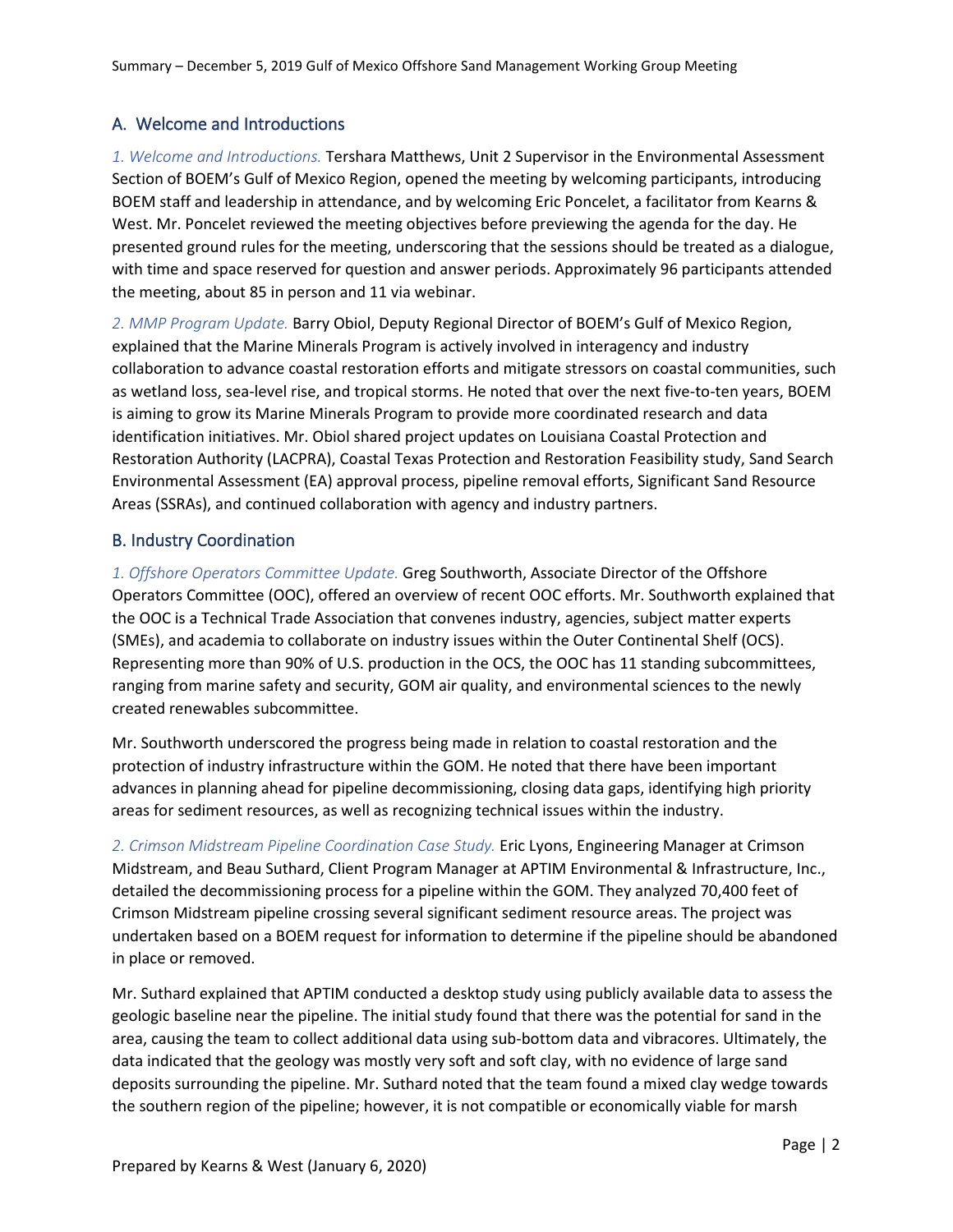creation or beach restoration. APTIM recommended to BOEM and BSEE that the pipeline be abandoned in place as it is not impacting any significant sediment resource areas.

- *Question: What was the price tag for removing the entire segment or parts of the pipeline?*
	- o *[Crimson Midstream Response]:* Crimson Midstream had some high-level estimates, but it would have cost upwards of \$2 million to remove the full section. Crimson Midstream contracted APTIM for \$200,000, so we had significant savings for a small company.
- *Question: When these pipelines are abandoned, is there any chance through BOEM or BSEE to get closer to the pipeline to collect geophysical and geotechnical data than the 500-foot buffer?* 
	- o *[APTIM Response]:* According to the study, that's a needed discussion. The channel complexes were quite small, and there were some areas that had climate forms that we would have liked to test but were too close. Additional case studies should include this topic in their discussion.
- *Question: When conducting surveys during the technical investigation, did APTIM apply for an official permit through BOEM for acquiring those samples?*
	- o *[APTIM Response]:* APTIM had pre-applied for the geophysical and geological permit. BOEM required APTIM to initiate exploration for a resource permit and describe its process. BOEM granted APTIM a permit beforehand.

*3. Management of Use Conflicts.* Jessica Mallindine, a Marine Biologist with BOEM MMP in the GOM Region, offered a federal perspective on how BOEM and BSEE coordinate regarding the management of use conflicts. Ms. Mallindine explained that BOEM MMP is responsible for facilitating access to and managing the OCS's non-energy marine minerals. Through the Outer Continental Shelf Lands Act (OCSLA), BOEM is responsible for identifying and managing resources, while BSEE is responsible for regulating those resources. She emphasized that the two agencies are continuing efforts to advance processes and communications.

Ms. Mallindine explained that BOEM and BSEE have established significant sediment resources areas (SSRAs) within the OCS to facilitate access to mineral resources needed to address coastal restoration demands. As of early December 2019, 93 new blocks have been flagged as SSRA blocks with the bulk of these blocks located within the Louisiana area. Ms. Mallindine noted that this is the fourth SSRA update since 2014.

Ms. Mallindine explained that BOEM and BSEE are also coordinating on the removal of abandoned pipelines within the GOM. She noted that these efforts are evolving from case-by-case analyses towards identifying high priority areas and proactively coordinating with industry to remove them.

- *Question: What is the typical timeline from when an operator receives a letter to when BSEE asks the operator to remove their abandoned pipeline?*
	- o *[BOEM Response]:* BOEM does not ask for removal based on a particular project; rather they attempt to proactively address anticipated needs. Planners for coastal restoration won't plan to use the material if there is infrastructure that's blocking access at the time of project initiation. They only plan to use the material after the infrastructure is removed.
	- o *[BSEE Response]:* A company must respond to BSEE within 30 days of receiving a letter to remove their pipeline. We're requesting the application for removal also be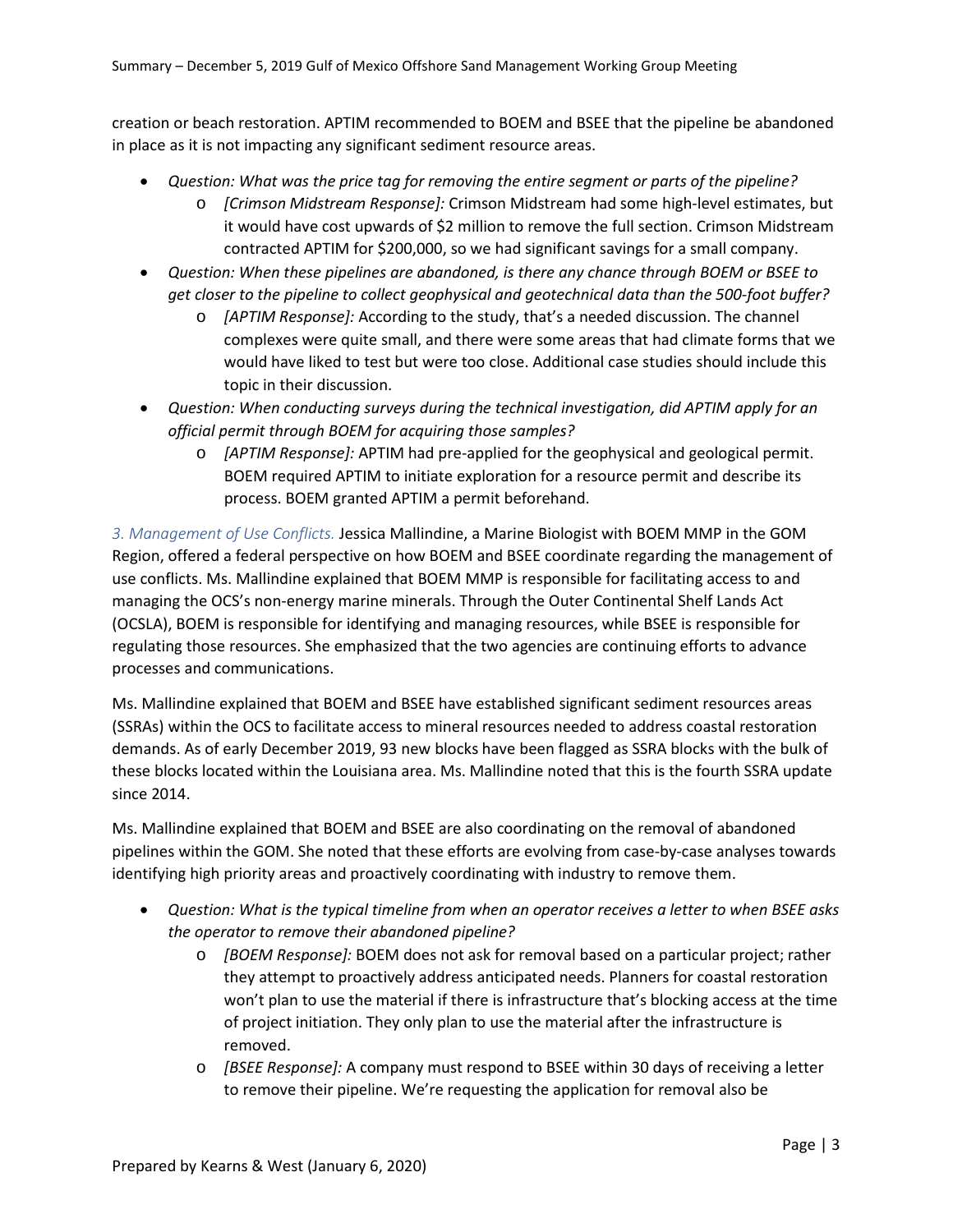submitted within the 30 days. However, we will grant extensions if a company needs to conduct fact-finding on the condition of the pipeline first.

- *Question: Can you provide a timeline update for data that is being collected and published to BOEM's Marine Minerals Information System (MMIS)? Is data currently being collected?*
	- o *[BOEM Response]:* MMIS has been live since February 2019, so that database is constantly being populated as data comes in. The sand inventory is the highest MMP priority. As far as industry data in concerned, BOEM is working with OOC on ways to access and crosswalk the data. There are a couple data sets not currently included in the database that we would love to have, such as the data set that APTIM presented today and the geologic and geophysical data that is collected prior to a pipeline being installed. While pipeline data collected by industry is proprietary, BOEM is working with Crimson Midstream and APTIM to publish their data and surveys on MMIS.

### C. Gulf-Wide Sand Inventory Initiatives and Cooperative Agreements

*1. RESTORE Funding Overview – Commitment, Planning, Support Grant.* Tershara Matthews provided an update on her presentation to the 2018 Sand Management Work Group meeting. She explained that the program has successfully reached cooperative agreements and funded activities in Florida, Louisiana, and Alabama. Research activities in these three states will focus solely on collecting legacy data and integrating it into existing state and regional databases. Ms. Matthews elaborated on the objective of future RESTORE funds, saying they will aim to collect and analyze data outside the OCS.

*2. Gulf of Mexico Alliance Update.* Ray Newby, Coastal Engineer at the Texas General Land Office (GLO) and Texas Co-Lead for the Gulf of Mexico Alliance (GOMA) Habitat Resources Team, began by offering a history of GOMA, explaining that the partnership was designed to address regional issues within the GOM that were driving coastal stressors. Mr. Newby outlined their current efforts, which includes:

- Advancing the Louisiana Sediment Availability and Allocation Program (LASAAP) decision support tool;
- Conducting educational outreach efforts on dredged material testing criteria for restoration projects; and,
- Offshore infrastructure coordination with BOEM and OOC to address resource conflicts with sediment sources.

Looking towards 2020, Mr. Newby explained that GOMA plans to start work on the Northern Gulf Sediment Availability and Allocation Program, provide support for LASAAP implementation, advance discussions on dredged material testing criteria for restoration projects, participate in cross-team initiatives, and provide continued coordination for both BOEM and OOC on GOM infrastructure and USACE South Atlantic Division (SAD) on South Atlantic Coastal Study regional sediment management (RSM) components.

*3. Mississippi COOP Update.* Dr. Davin Wallace, Professors of Marine Science at the University of Southern Mississippi (USM), provided an update on the Mississippi COOP. Dr. Wallace underscored the vulnerability of Gulf of Mexico states to sea level rise and, as a result, emphasized that the need for sand will only continue with rapidly changing ecosystems. His presentation focused on means of quantifying sand resources on the Outer Continental Shelf (OCS).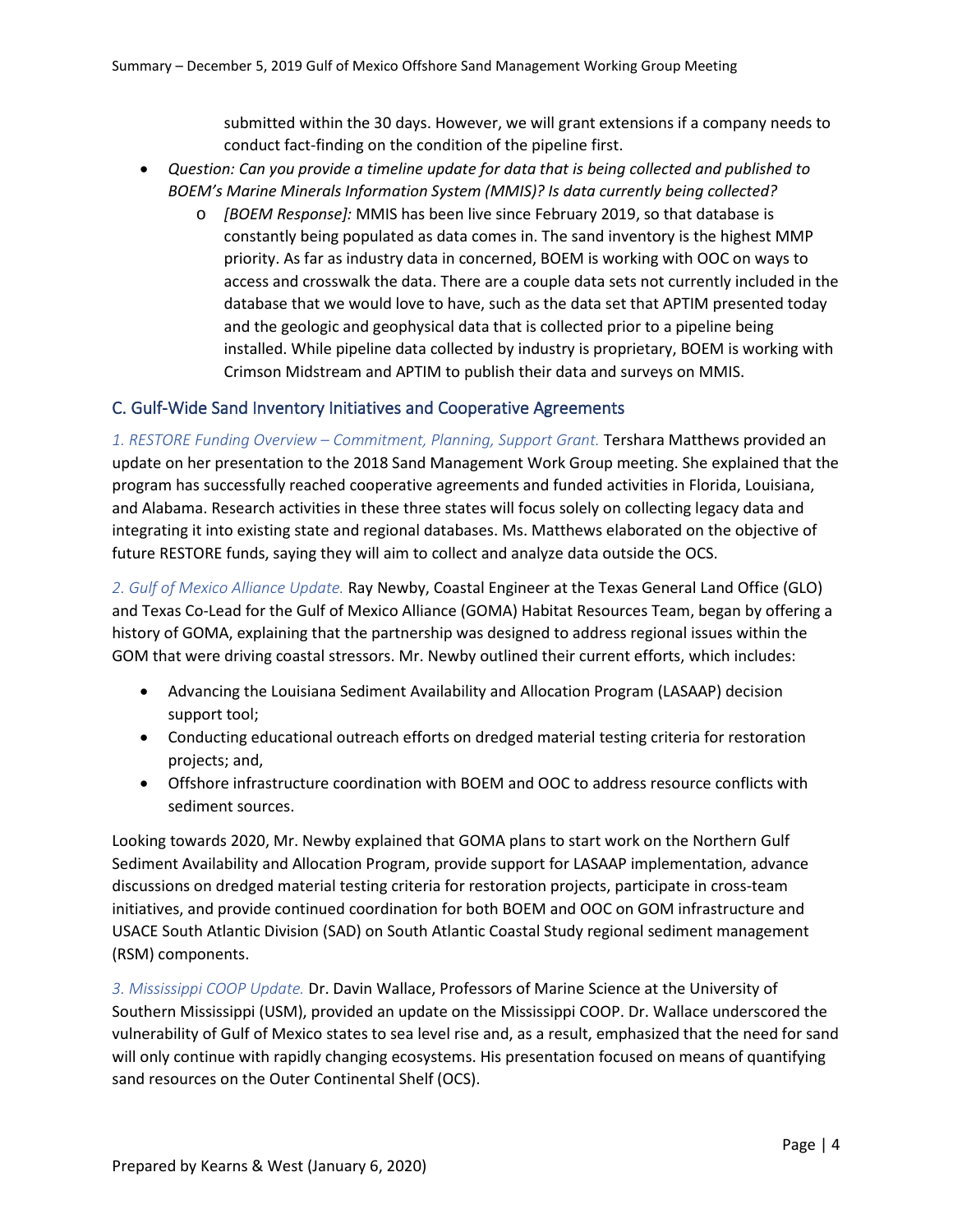Drawing insights from changes in sea level during different geological eras, Dr. Wallace explained how his research team was able to develop a model to evaluate sand resources. Dr. Wallace and his colleagues explored the boundary of Marine Isotope Stages (MIS) 2 and 6 to determine the age of the deposits and the genetic relationships between the deposits and the modern-day barrier. Dr. Wallace noted that mapping the incised valleys and determining their genetic dissent is one way of locating potential sediment resources.

Specifically investigating the Mississippi-Alabama Border Island Chain area, Dr. Wallace and his team collected and analyzed new geological and geophysical data to develop an evolutionary model for offshore sand deposits. Dr. Wallace noted that, through extrapolation from river valley's modern equivalents, assumptions can be drawn about the location of accessible sand and the quality of the deposits. From this data, Dr. Wallace and his team were also able to produce paleogeography maps of the area, genetically relating modern day barrier islands to understand how they respond to coastal stressors over time. Dr. Wallace closed his presentation by highlighting that his team recently collected 45 new vibracores from the mid-shelf area. Dr. Wallace indicated that the team intends to conduct detailed sedimentological analyses and radiocarbon dating to help locate sand and sediment resources within the incised valleys.

- *Question: Do you communicate closely with the Geological Survey of Alabama (GSA)? Do you share that information with Alabama Department of Conservation and Natural Resources?*
	- o *Response:* Yes, we've been working closely with GSA. They were instrumental, letting USM sample many of their cores from Dauphin Island. The USM team has mostly used already gathered data, much of which was originally gathered by GSA. There are still data gaps beyond the Alabama study area and, as a result, that is where the study has focused.

*4. Texas COOP Update.* Dr. Chris Lowery, a Research Associate at the University of Texas Institute for Geophysics (UTIG), explained how he, along with other UTIG researchers, conducted coring in estuarine sections of drowned river valleys within the Trinity River Paleo-valley to identify sediment resources. Dr. Lowery detailed that his team conducted both qualitative and quantitative analyses of grain size in cores to determine the core description and percentage of sand. Additionally, they assessed microfossils, specifically foraminifera, which offers paleoenvironmental interpretations to determine depositional environment of the OCS.

From the data collected, Dr. Lowery and his team determined that there are extensive sand deposits within the shallow estuarine section of the drowned Trinity River valley. Dr. Lowery added that the microfossils showed that most estuarine sands are associated with an outer bay environment, such as tidal deltas and washover fans behind the barrier islands; however, it was not clear whether a substantial bayhead delta exists in their study area. He noted that high-contrast seismic facies in the estuary appear related to interbedded sands; low-contrast seismic facies are muddier, which is important for future exploration.

*5. Sediment Analysis in Resource.* Tom Bjerstedt, a Geologist at BOEM, provided an update on BOEM efforts related to the inshore near-shore surface geology of the Northern GOM. Mr. Bjerstedt began his presentation by offering an update on resource evaluation activities in support of BOEM MMP,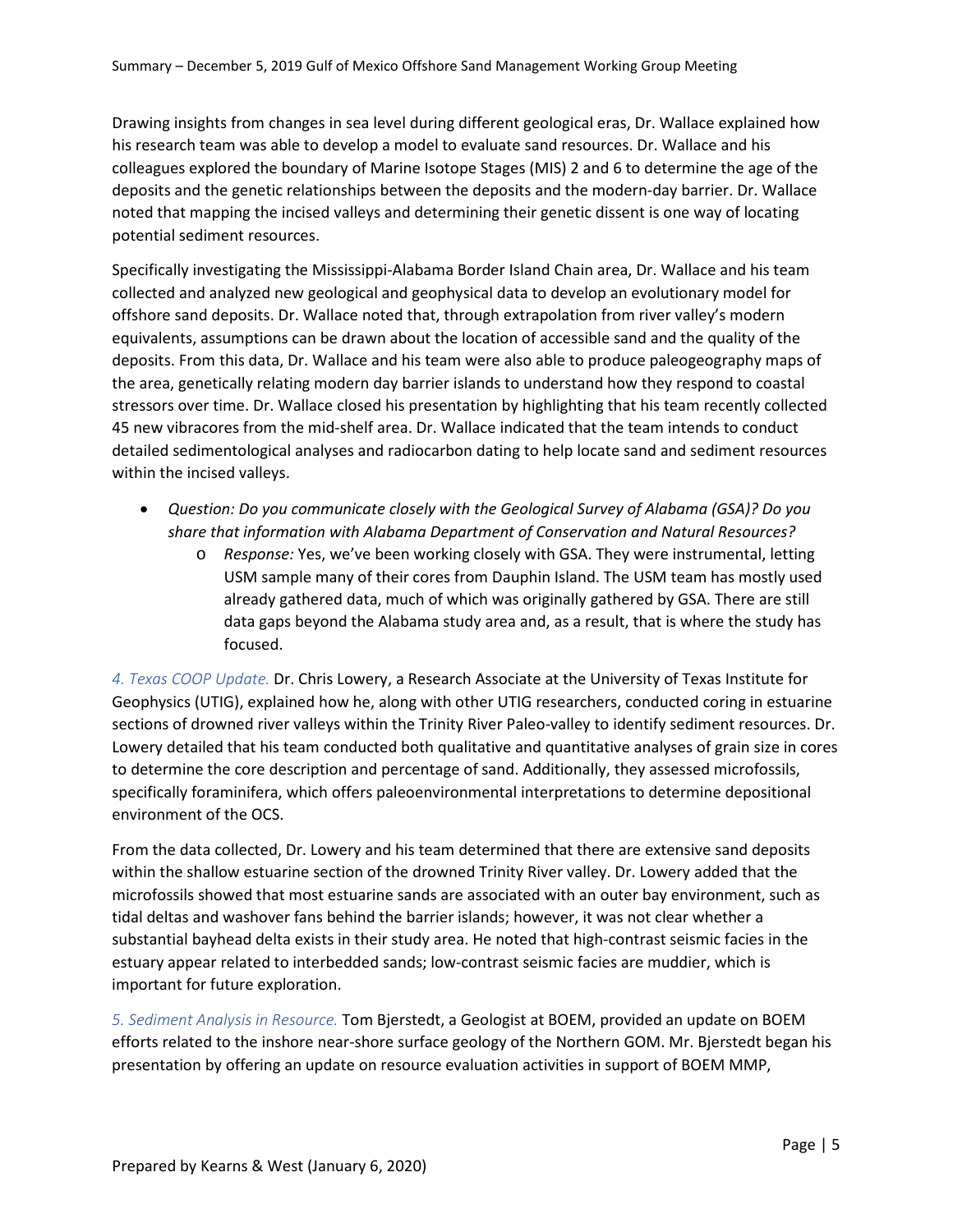explaining that several programs offering spatial tools, shallow hazard reports, and inshore 3D surveys have advanced.

To understand the inshore near-surface geology within the Gulf, Mr. Bjerstedt's team made slices across 35 inshore 3D seismic surveys using GeoFrame with a minimum amplitude seismic attribute at two-way travel time (TWTT) of 150 milliseconds (ms). Mr. Bjerstedt explained that the survey results were a reconnaissance, noting that if channel form features can be identified at roughly 350 feet below sea level, then reworked transgressive sands may overlie this palimpsest. From the data collected, the team identified likely sandy substrate or possibility muddy substrate areas. This data was added to MMIS and is publicly available.

Mr. Bjerstedt encouraged the audience to share feedback with BOEM about areas where projects are likely to occur so BOEM can more accurately target its studies.

- *Question: With such a diverse data set, have you been able to develop seismic confidence maps for these areas of interest? Have you been able to calibrate seismic facies that have been determined with borings or with cores?*
	- o Response: BOEM hasn't created map depictions of this but does have the data via spreadsheet. From the surveys reviewed, BOEM can tell where additional surveys might be valuable. The second question is not applicable to the work at hand because the work is taking place too deep.
- *Question: Have well bores been collected by industry to record logs from that shallow?*
	- o Response: BOEM suggested that the collected bores would not be a productive use of data collection. Therefore, this method of data collection is unlikely to have been taken.

### D. Project Updates, Lessons Learned, and Next Steps

*1. Borrow Area Analysis.* Kevin Xu, Interim Director of Louisiana State University (LSU) Coastal Studies Institute, provided updates on his research studying the physical, biological, and geological aspects of Louisiana shelf dredge pits. Located within the Paleo River Channel and Sandy Shoal, Dr. Xu and his team analyzed five different dredge pits over a five-year period.

Dr. Xu and his team tracked changes in and around a dredging pit used between 2012 and 2015. The team found significant wall collapse following their initial data collection. Using an Acoustic Doppler Current Profiler (ADCP), they found that the water's current was very chaotic at the sea surface but slower towards the bottom of the pit. He noted that this is an important characteristic, as sluggish currents tend to decrease oxygen levels in water, increasing the likelihood of hypoxia.

From 2013 to 2015, the team found significant decreases in pit depth. When the team went back to collect additional data in 2018, they found that the pit had completely disappeared. Dr. Xu explained that this is atypical as it usually takes 10-20 years for a pit to fully fill up. Chirp data showed that the pit had filled up with mud and was excreting biogenic gas.

In a study on the Peveto Channel Dredge Pit, the team found infilling of the pit over 13 years, as well as a rough, pockmarked surface atop the pit. Dr. Xu characterized these pockmarks as mud volcanoes and indicated that the pit was not yet stable due to the excretion of many fluids and gases. In a study on the Caminada Dredge Pit, where 10 million cubic yards of sand were sourced for the restoration of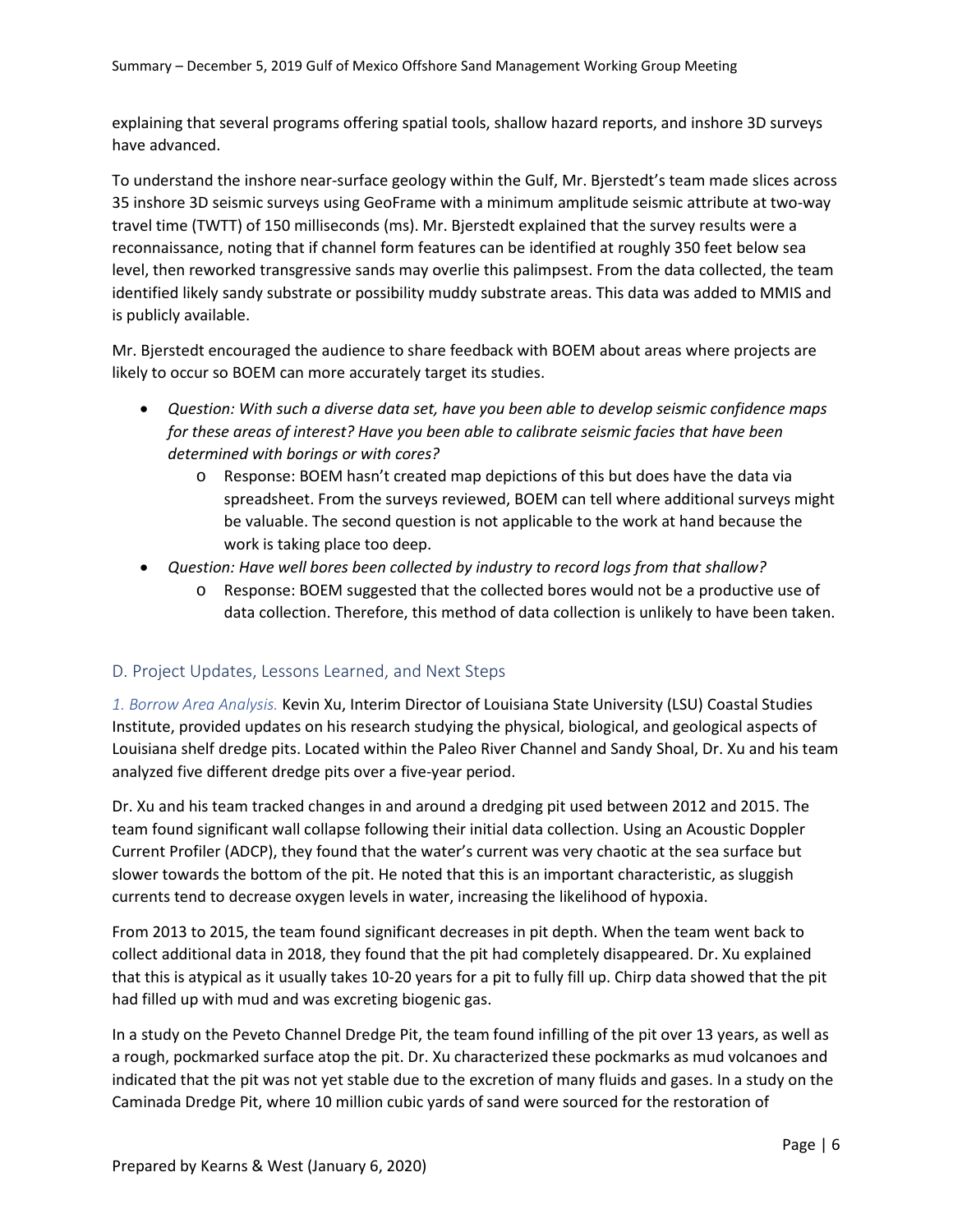Caminada headland, bathymetric data showed that mud had been accumulation within the pit. The mud would complicate re-dredging efforts. Studies on Block 88 found infill of mud and sand.

- *Question: Did you look at how deep the dredge cuts were in Block 88? Did they encounter the silt and clay underneath? Were you seeing a redistribution of that silt and clay on top of the sand?*
	- o *Response:* The team collected vibracores and found a lot of river sediment. When looking at the top meter of mud, Dr. Xu explained that they are confident that it was from recent mud deposits rather than from underneath.
- *Question: Do you have any idea how long it will take for the biogenic gas to run its course?*
	- o *Response:* It's a very long process and depends on how much organic matter there is. Eventually, the organic matter will degrade and stop excreting.
- *Question: Did you see any gas in the water above the mud? Were there any mud volcanoes forming in the Peveto Channel Dredge Pit?*
	- o *Response:* We saw some bubbles over mud. No mud volcanoes were forming there.

*2. MsCIP Update.* Justin McDonald, lead engineer for civil works, U.S. Army Corps of Engineers (USACE), Mobile District, began by offering a history of the Mississippi Coastal Improvements Program (MsCIP), initiated after Hurricane Katrina. The long-term plan identified projects and studies that addressed hurricane and storm damage reduction, saltwater intrusion, shoreline erosion, fish and wildlife preservation, and other water-related resource projects.

Mr. McDonald explained that restoration of the eastern shore of Cat Island alone required 20 million cubic yards of sand. Experts from the U.S. Geological Survey (USGS) and USACE analyzed potential sand sources, which were complicated by potential transportation distances. Employing staging platforms to avoid impacts on cultural resources and birds, the project has worked to close the gap and raise the berm on Ship Island.

Due to budget constraints caused by increased dredging costs, the project design had to be shifted to accommodate operating costs while still meeting objectives. As a result, Phase 5 was initiated earlier than expected, beginning in November 2019. This phase involves placement of vegetation on the newly restored island. Phases 3 and 4 involves placement of 3.5 million cubic yards of sand on East Ship Island and the north shore of Camille Cut fill. Phases 3 and 4 are anticipated to begin in March 2020. In terms of lessons learned, Mr. McDonald suggested that the project demonstrates a need to cast a wide net on sand source investigations and building relationships and interagency collaboration.

- *Question: Is the project going to need to be renourished? Is that apart of the project plan and budget?*
	- o *Response:* The project should be renourished, but it won't be because National Park Service (NPS) owns the land. We designed the project to inject enough sand into the island so that it can heal itself.
- *Question: Was the planting component a separate contract?*
	- o *Response:* Yes, a local Mississippi firm was contracted to do the planting component for Ship and Cat Islands.

*3. Louisiana Restoration Updates.* Greg Gandy, Deputy Director of the Coastal Protection and Restoration Authority (CPRA), provided an overview of Louisiana's Coastal Master Plan and Fiscal Year 2020 Annual Plan, as well as lessons learned. Mr. Gandy explained that CPRA works within the context of a Coastal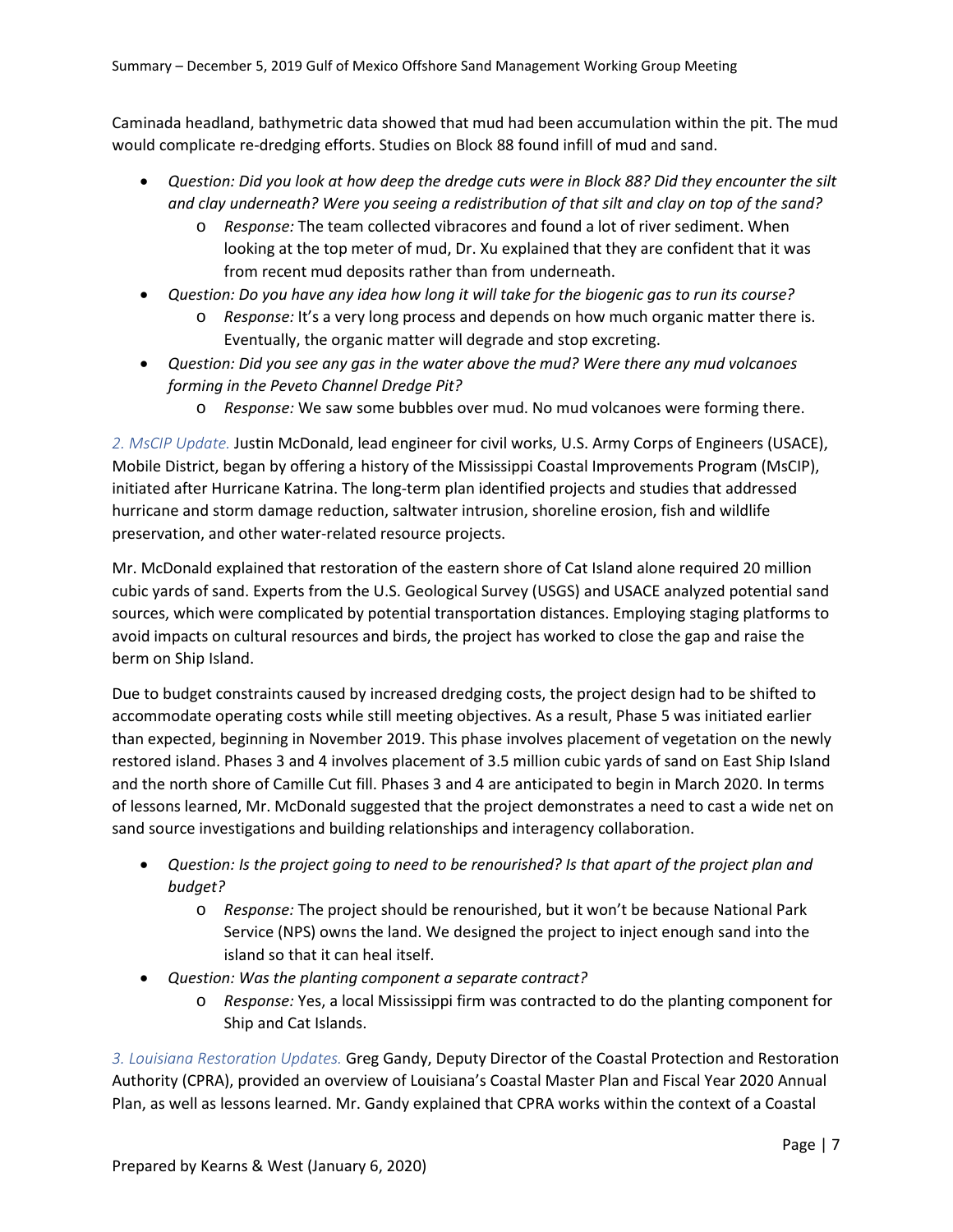Master Plan that operates within a six-year timeframe. The plan guides how protection and restoration plans are developed and submitted. He explained that the objectives of the Coastal Master Plan include flood protection, natural resources, coastal habitats, cultural heritage, and a working coast. The plan details 124 projects that have the potential to reduce flood damages by \$150 billion and create 802 square miles of land. Mr. Gandy previewed CPRA's Fiscal Year 2020 Annual Plan, which allocates \$748 million towards coastal restoration efforts. He anticipates that the fiscal plans for 2021 and 2022 will require funding of \$900 million and \$1 billion, respectively.

Mr. Gandy emphasized that Louisiana has a significant sediment deficit problem. To address this problem, CPRA is sourcing sediment from renewable sand deposits, offshore sediment sources, maintenance dredging sources, as well as bay and nearshore sediment sources. To manage their sediment resources, Mr. Gandy outlined several tools, including examining policy and regulation, collecting data to populate the Louisiana Sand Resource Database (LASARD), compiling surficial sediment distribution maps, and coordinating with industry stakeholders. Looking towards 2020, CPRA anticipates as many as 13 dredging projects happening concurrently.

Mr. Gandy detailed key lessons learned from these efforts. These include the importance of conducting robust geotechnical investigations of borrow area and restoration sites, providing construction contractors flexibility, communicating early and often with BOEM and regulatory agency personnel, and planning level investigations to expedite implementation and foster collaboration.

- *Question: How does flexibility result in financial savings?*
	- o *[CPRA Response]:* The value of flexibility is hard to quantify, but there is a penalty associated with inflexibility and time constraints. CPRA understands there are times where dredgers are going to leave us to work on other projects and that dredging time is a scarce commodity.
	- o *[Comment]:* On the oil and gas industry side, there may be savings from planning ahead and allowing for flexibility in scheduling to accommodate other time stressors and commitments.
	- o *[CPRA Comment]:* Project type is likely to impact flexibility. Some project delays could result in a year's worth of loss not captured in initial budgets. It's important in the Master Plan to look out 50 years and think about sea level rise and help inform communities regarding future development. We can't save everything, so it's important to inform stakeholders and communities where CPRA plans on working and where they don't.
- *Question: Can you speak to what Louisiana is doing for infrastructure in state waters and how that process is progressing for both existing and decommissioned structures?*
	- o *Response:* CPRA works closely with our partners within the Coastal Management Division. When we start an investigation for a project, the borrow area shows up on permit maps. As far as pipeline decommissioning in state waters, I don't know if that's happening.
- *Question: Can we develop a dredging database all together, so all the agencies have access to that information? A collaborative database that can be public and accessed by everyone.* 
	- o *Response:* I think that would be a great thing. We'd like to have a working group that includes all the districts and the Gulf states. We encourage that collaboration, so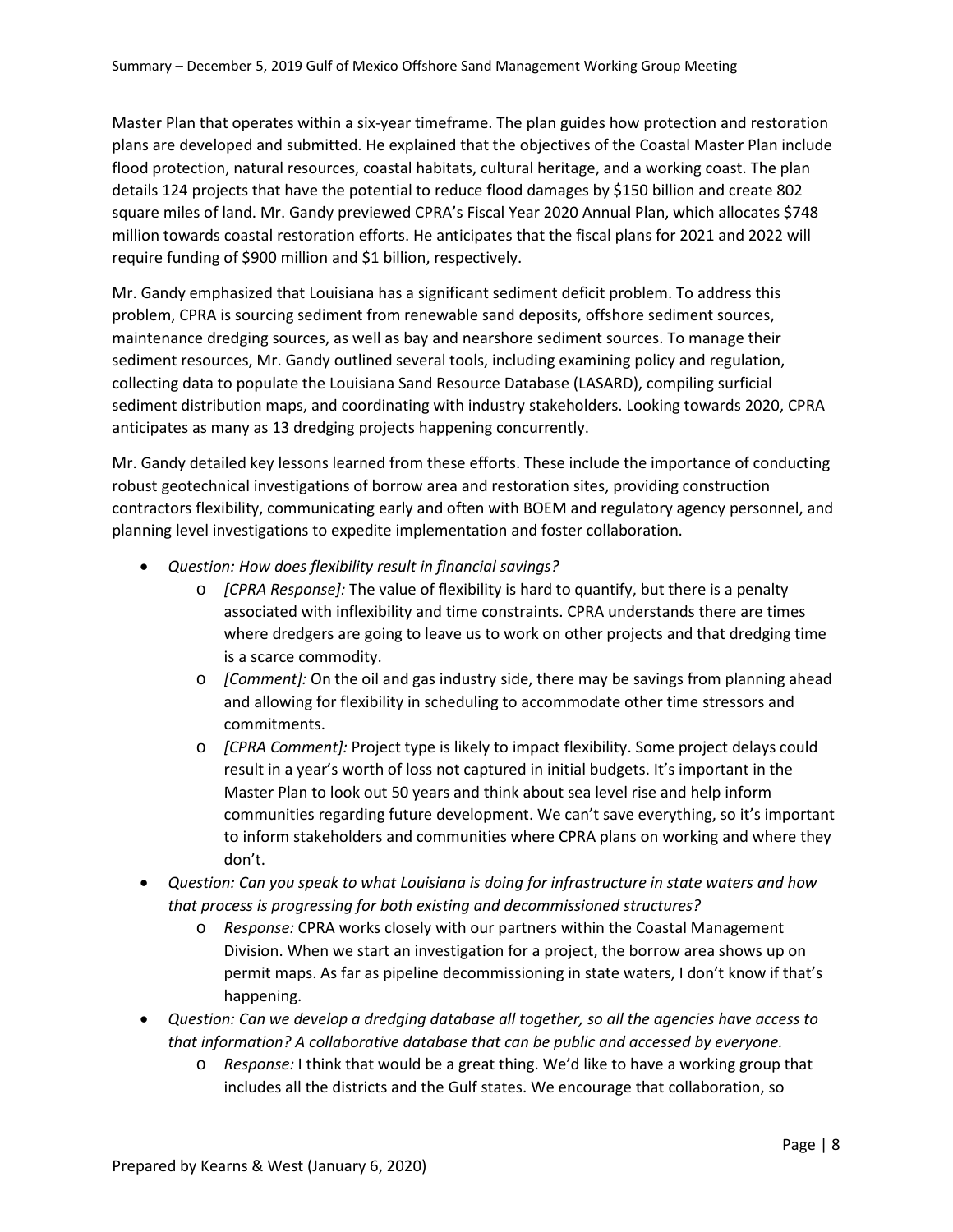everyone understands what's coming out in the future. Industry indicated that they would appreciate the collaboration as well.

*4. Archeology in Sediment Resources.* Doug Jones, a Marine Archaeologist and Regional Historic Preservation Office at BOEM, provided an overview of the archaeological activities occurring in the OCS and its impact on sourcing sediment resources. Mr. Jones explained that BOEM maintains two different databases for archaeological sites, one for shipwrecks and another for pre-contact submerged Native American sites. For shipwrecks, BOEM compiles known and potential shipwreck areas, spanning from the  $16<sup>th</sup>$  century to more recently with fishing and commercial boats. There are approximately 3,000 total wrecks within the database.

Mr. Jones explained that bottom disturbing activities, such as geological sampling, coring, and vessel anchoring, can have impacts on archaeological sites. Therefore, any bottom-disturbing activities must be preceded by an archaeological clearance geophysical survey. Additionally, a project archaeologist must be present for field operations or otherwise have real time access to survey data in order to identify potential archeological resources prior to bottom-disturbing activities. Mr. Jones added that if a suspected archaeological resource is discovered during operations, BOEM must be notified within 24 hours and precautions should be taken to protect the site. Mr. Jones outlined the internal process for reviews and emphasized that it is never too early to consult with archaeologists to inform which areas should be avoided.

*5. Ecological Function and Recovery within Shoals Study.* Jimmy Nelson, from the University of Louisiana Lafayette, presented his study on the ecological responses of biological communities subject to dredging. Mr. Nelson explained that the study was commissioned by BOEM to determine the ecosystem effects of dredging, discern whether there are functional differences in the control site versus the borrow sites post-dredging, and investigate if these differences correlate with biophysical differences.

To conduct this study, Mr. Nelson and his team took samples from before and after dredging to analyze how communities respond to the reference areas. These areas were sampled throughout the spring, summer, and fall. Mr. Nelson hypothesized that ecological effects within the dredge areas may be short lived, around ten years, because the ecological systems are used to being disturbed on a regular basis. Mr. Nelson and his team are still processing and analyzing the data and are not able to share additional findings at this point in time.

- *Question: If we find that a portion of a shoal is productive and then show that it's not going to come back, are we foreseeing more mitigation in other areas to compensate?*
	- o *Response:* There are studies that evaluate dredge impacts from biological perspectives. My study would validate those assumptions. More information is always helpful to inform when to dredge or what is being impacted. These types of biological studies have not been conducted within the GOM.
- *Question: Are you studying hypoxia?*
	- o *Response:* Not in this study. However, Dr. Kevin Xu is studying hypoxia and plans to present his results next year.

*6. Discussion – Topics for Future Sand Management Working Group Meetings.* Eric Poncelet, facilitator from Kearns & West, invited participants to share any remaining questions, comments, or suggestions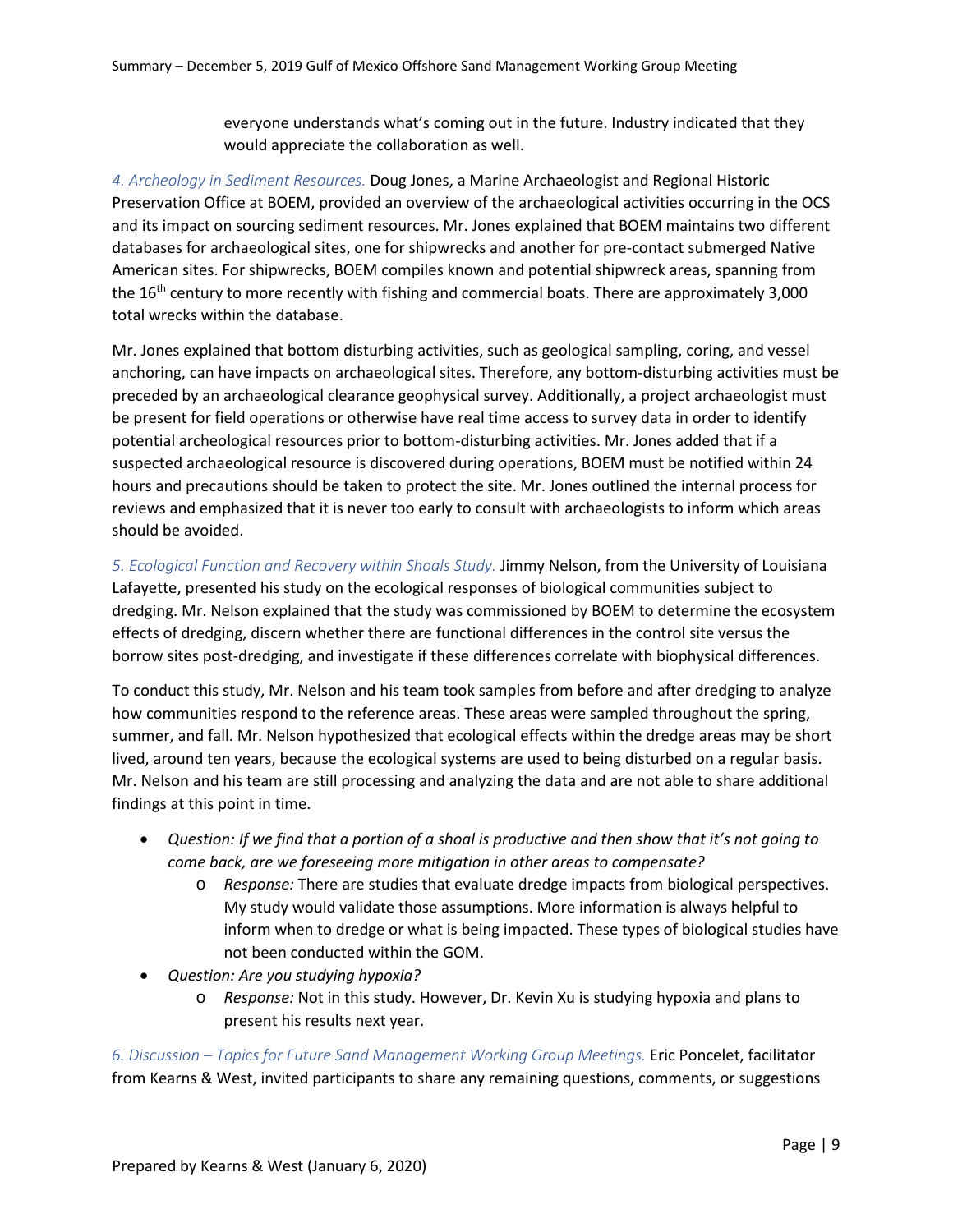for future GOM Sand Management Working Group meetings. Suggested topics for future meetings included:

- Further exploration of cost implications around providing flexibility to dredgers and contractors.
- The benefits of creating a dredge database, so that every time someone starts a project they're not starting from scratch.
	- o Determine if there are additional dredging vessels coming to the GOM. Some projects have been abandoned or delayed due to lack of dredging vessels.
	- o Explore inland dredging companies as potential support on small-scale projects.
- Discuss or consider autonomous dredges and new technologies.
- Include time to further discuss ecological and archeological impacts of sourcing marine minerals in the GOM.

*7. Wrap Up & Next Steps.* Eric Poncelet, facilitator from Kearns & West, summarized the main topics from the meeting. Those included:

- *Increased industry coordination and how it informs decommissioning*. Included within this topic were discussions on identifying Significant Sand Resources Areas (SSRAs), managing multiple-use conflicts, as well as the process for decommissioning a pipeline.
- *Gulf-wide sand inventories and the MMIS*. The meeting highlighted the amount of information that has become available both through the Mississippi and Texas studies, as well as how the MMIS is aiding stakeholders' understanding of where sediment resources are located. We also discussed how RESTORE is identifying information gaps, the Gulf of Mexico Alliance is examining regional stressors, and BOEM is conducting scientific analyses on inshore near-surface geology.
- *Project updates and key themes.* Significant sand and sediment needs were discussed throughout the meeting. Questions raised included how to demystify dredging and how to advance data collection inventories. Multiple presenters touched on lessons learned throughout project, which include the importance of upfront planning, collaboration amongst stakeholders, and borrowing sediment resources today with an eye towards future projects.

Tershara Matthews closed the Gulf of Mexico Sand Management Working Group meeting by thanking participants for their role in supporting the meeting and emphasized the advances being made within coastal resiliency in the Gulf of Mexico.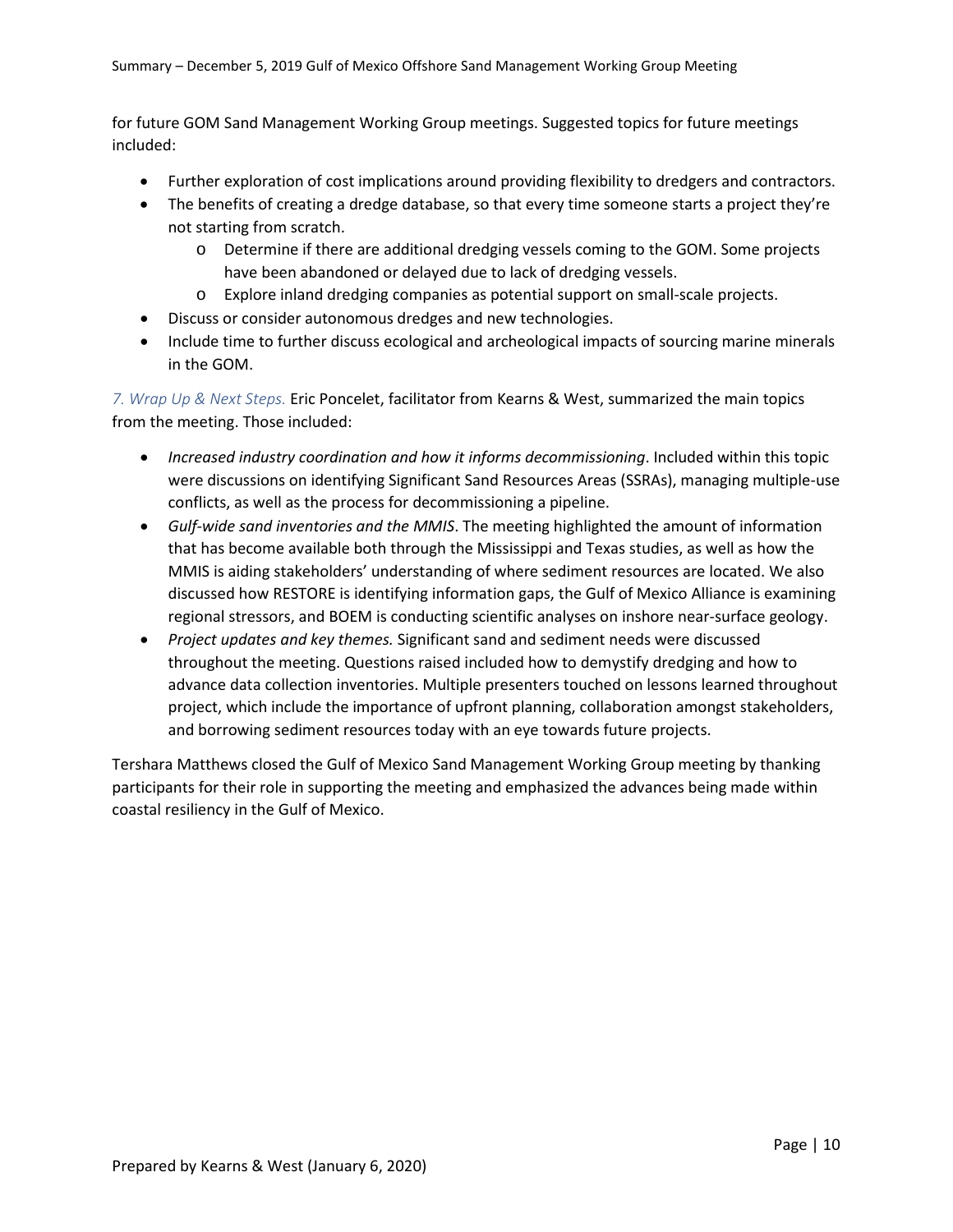#### **Appendix A: Meeting Agenda**

# **AGENDA**

## **Bureau of Ocean Energy Management (BOEM), Marine Minerals Program Gulf of Mexico Offshore Sand Management Working Group**

#### **Thursday, December 5, 2019 9:00 AM - 4:00 PM**

**Location:** InterContinental New Orleans 444 St. Charles Ave. New Orleans, LA 70130 Melpomene Room

*Information for Remote Participants: Call-in Number:* 1-866-705-2554 *Participant Passcode:* 954959 *Webinar Link:* <http://kearnswest.adobeconnect.com/boemsm/> *(recommend using Internet Explorer to join webinar)*

*Note: Please follow the Adobe Connect instructions to join the webinar audio. The above dial-in number is an alternate way to connect to the meeting if not joining the webinar.*

#### *Meeting Purpose/Objectives*

- Receive updates on BOEM Marine Minerals Program (MMP) and Sand Management Working Group (SMWG) efforts
- Discuss outcomes from recent industry coordination efforts
- Share information on gulf-wide sand inventory initiatives and lay the foundation for future interstate coordination
- Discuss lessons learned from recent sand management efforts
- Identify opportunities for continued Gulf of Mexico (GOM) SMWG activities

#### *Instructions for Webinar Participants (will send this out in advance as well)*

- Please select \*6 or the mute button to mute your audio to the phone
	- **Please do not put the line on hold!**
- Click the "raise hand" icon in the top of the webinar window to enter the discussion queue
- You can also share questions using the chat pod in the bottom left of the webinar window
- Click the "full screen" button top right of the presentation pod to make the presentation bigger

#### *Agenda*

| <b>TIME</b>                  | <b>ITEM</b>                                                                                                                                                                        |
|------------------------------|------------------------------------------------------------------------------------------------------------------------------------------------------------------------------------|
| $8:30-9:00 a.m.$             | <b>Arrivals</b>                                                                                                                                                                    |
| $9:00-9:10$                  | <b>Welcome and Introductions</b><br>Welcome and introductions of MMP staff (Tershara Matthews, BOEM)<br>Review agenda, meeting objectives, and process approach (Facilitator)<br>٠ |
| $9:10-9:20$                  | <b>MMP Program Update (Barry Obiol, BOEM)</b>                                                                                                                                      |
| <b>Industry Coordination</b> |                                                                                                                                                                                    |